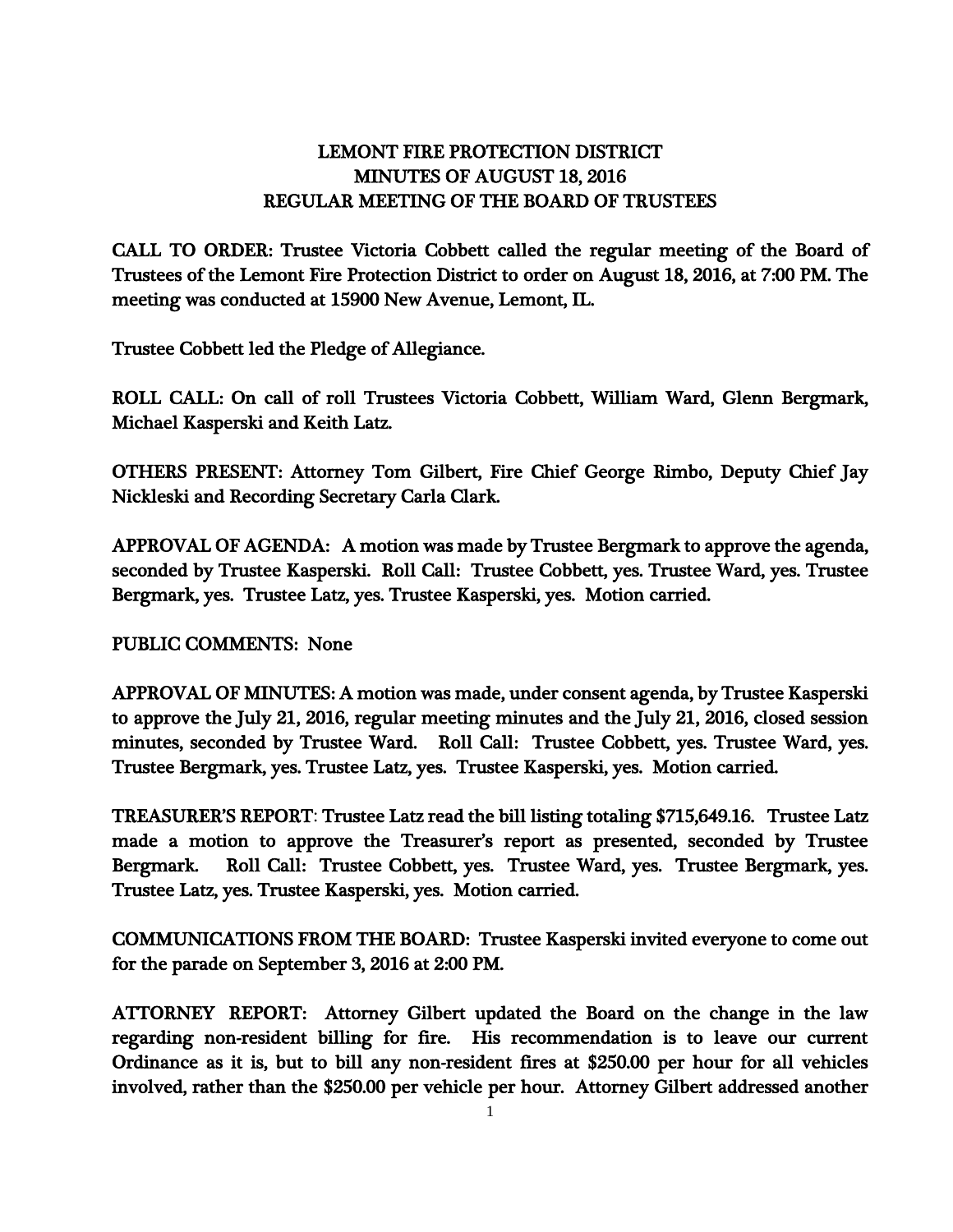bill that addresses travel policies. He will review the bill and give us the appropriate language to be added to the Policy Manual.

CHIEF'S REPORT: Deputy Chief Nickleski updated the Board on apparatus, training and the various meetings he attended since last meeting. He stated we responded to 390 calls in July which is a 15.7% increase over July, 2015. Deputy Chief Nickleski stated that employees logged in 1033 hours of training for the month of July. He stated we hosted the MABAS 19 Chief's meeting here with over 20 in attendance. The new Dive van was picked up on July 25, 2016, and has gone on 2 calls already. We switched over to the fiber optic network on July 29, 2016, and everything is running smoothly. He informed them that he made a few changes to his monthly call packets that are sent to the Board and if anyone had any questions to please let him know.

Chief Rimbo informed the Board that Lt. Truffa volunteered his own time with our breathing air trailer to attend an event on July  $23<sup>rd</sup>$  for injured veterans who were diving. Having the air trailer there made it very easy to fill the dive bottles for the veterans. Our duty companies have been attending intubation training at the Orland Fire District's training center with EMS Coordinator Pirc. Orland Fire has been very gracious by not charging us for the facility and providing instructors. Chief Rimbo thanked Bridgestone Firestone who has given us a donation of 6 new tires for Engine 911. Chief Rimbo stated he was extremely proud of the Ladder Truck Committee's knowledge of our ladder truck when he attended an inspection with them. He stated they have worked on this for over 2 years and it showed when they were going over the truck. Chief Rimbo invited Fire Marshal Tholotowsky and Inspector Ben DeAnda to give an update on the Fire Prevention Bureau.

Fire Marshal Tholotowsky gave a brief update on inspections the Bureau has performed during June, July and August. Inspector Ben DeAnda gave a brief presentation on a company called Brycer also known as the "Compliance Engine". He stated that basically they take all of our third party inspections and place them into a data base which makes it easier for the Bureau to follow up. This is all done at no cost to the District. A contract will be presented to the Board at their September meeting for their approval.

## OLD BUSINESS: None

NEW BUSINESS: A motion was made by Trustee Bergmark to approve the Phase II, replacement of drop ceiling at Station 1 by Industrial Commercial Services at a cost of \$10,900.00, seconded by Trustee Ward. Roll Call: Trustee Cobbett, yes. Trustee Bergmark, yes. Trustee Ward, yes. Trustee Latz, yes. Trustee Kasperski, yes. Motion carried.

CLOSED SESSION: None

## PUBLIC COMMENT: None